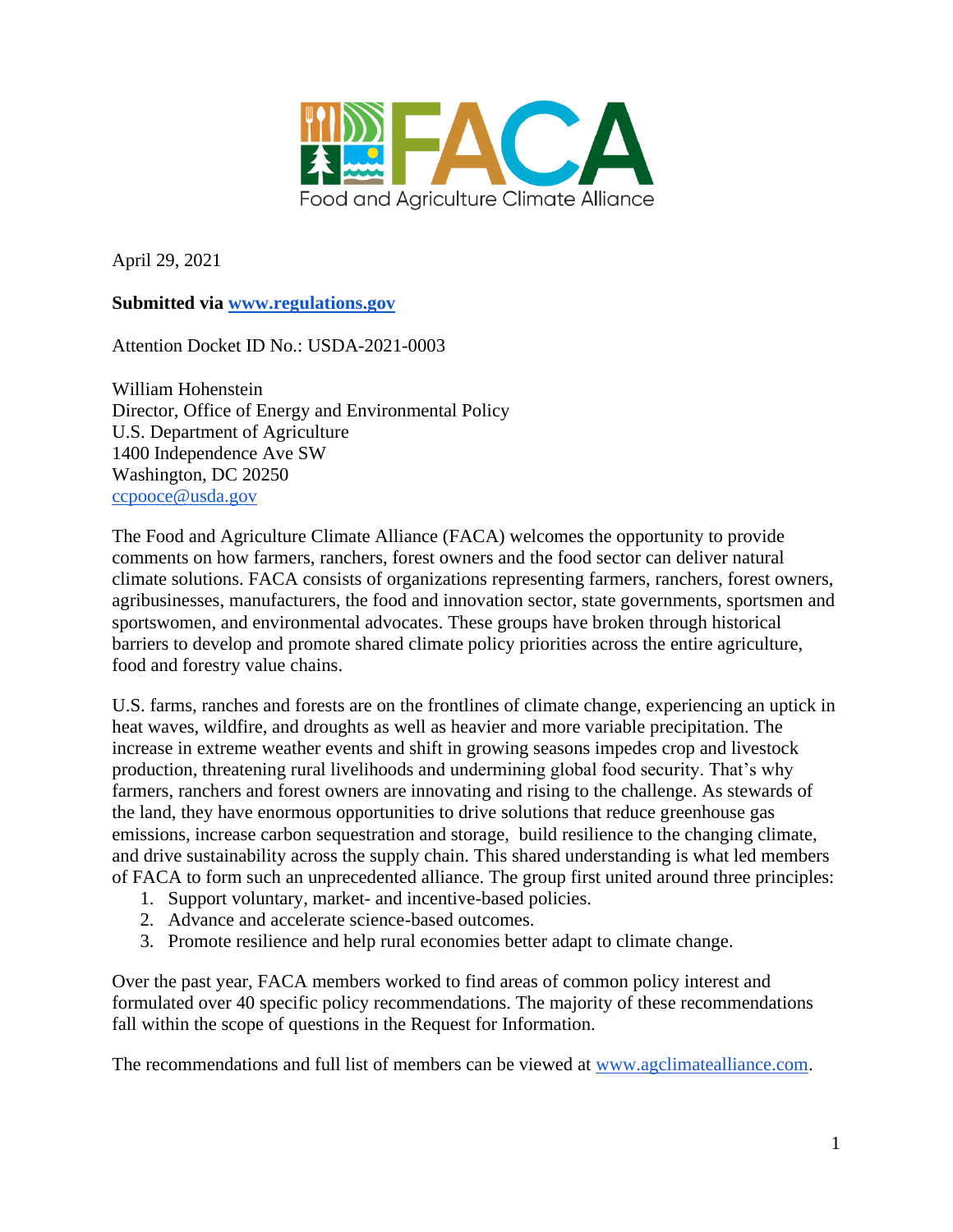

# **1. Climate-Smart Agriculture and Forestry Questions**

*A. How should USDA utilize programs, funding and financing capacities, and other authorities, to encourage the voluntary adoption of climate-smart agricultural and forestry practices on working farms, ranches, and forest lands?*

Existing U.S. Department of Agriculture (USDA) policies and programs can encourage voluntary adoption of agricultural and forestry practices that sequester carbon, reduce greenhouse gas emissions and promote resilience. FACA recommends that USDA take the following actions utilizing programs and policies currently in place.

I. Incentivize Contracts that Improve Soil Health

The Natural Resources Conservation Service (NRCS) should prioritize new applications and existing Conservation Stewardship Program (CSP) and Environmental Quality Incentives Program (EQIP) contracts that result in demonstrated positive soil health, carbon sequestration, and resilience outcomes where appropriate and in line with local conservation priorities. This will ensure that, where appropriate, positive climate benefits will be identified and adopted as part of current and new CSP and EQIP contracts, encouraging producers to continue to adopt new soil health and climate stewardship measures.

II. Study the Interaction Between Crop Insurance and Soil Health

USDA should conduct a study to review the impact of soil-improving practices on crop productivity and on crop insurance coverage, liabilities and premium rates. USDA should also identify potential policies or modifications to crop insurance to accelerate the voluntary adoption of climate-smart farming practices. This study will help identify additional ways to assist producers in adopting science-based climate stewardship practices, while ensuring that any steps taken are driven by data and consistent with appropriate underwriting practices. We urge USDA to consult with growers and industry representatives as a part of this process.

#### III. Ensure Livestock Producers Can Participate in CIG On-Farm Trials

Feed, genetics and nutrition management should be eligible under the Conservation Innovation Grant (CIG) On-Farm Trial Program. CIG on-farm trials are a critical tool for farmers to try out and prove new practices with reduced risk. While trials around feed additives and genetics are not explicitly excluded, it is also not clear that they are included. Inclusion will provide additional opportunities for farmers to test out the newest technologies and evaluate their impact within their operation.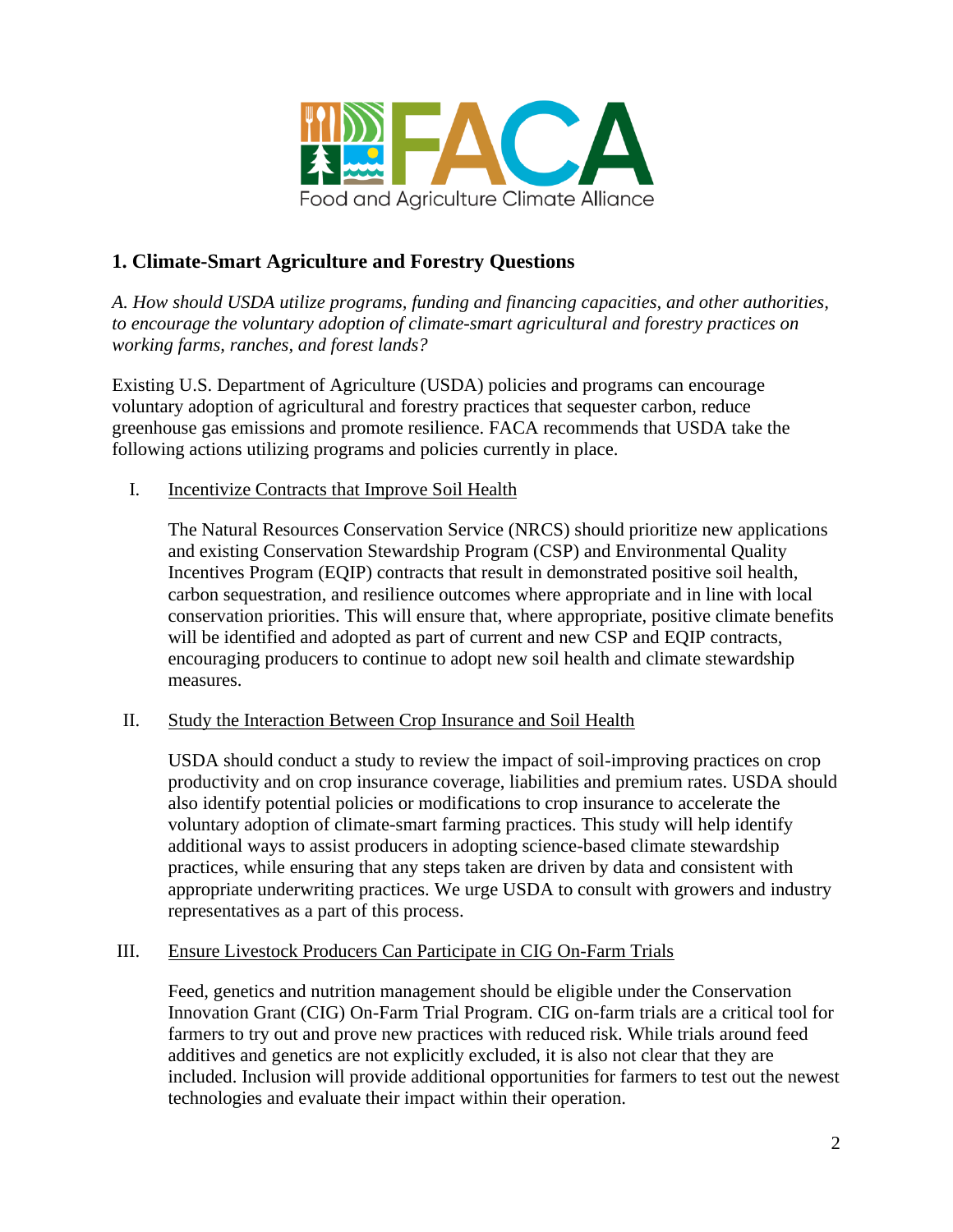

### IV. Incorporate Food Waste Education Into Existing Nutrition Programs and Materials

Food loss and waste across the supply chain contributes to climate change - wasted food also wastes resources and ends up in the landfill as a methane emitter. Education about food waste reduction and prevention strategies is not only imperative to help reduce greenhouse gas emissions, but can also help extend the budgets of low-income Americans.

The Food and Nutrition Service (FNS) should explicitly include food waste in the list of program priorities for the Food and Agriculture Service Learning Program. Specific activities to assist food waste reduction could include education on appropriate portion sizes and the proper storage of perishable goods. In addition, food waste education should be added to the list of program goals for the Expanded Food and Nutrition Education Program under "food resource management".

Food waste prevention and reduction should also be incorporated into all materials geared toward teachers and students through Team Nutrition education materials as well as Foods in Schools product information sheets. Schools are an important setting to shape the behavior of a newer generation of consumers.

#### V. Innovate in Carbon Accounting Protocols that Measure Forest Carbon Sequestration

Today's carbon protocols, which are the rules of the road for participation in carbon markets (baseline, additionality, permanence, reversal risk, etc.), deserve credit for getting a viable carbon market up and running. There is room for improvement to increase rigor and confidence in data behind carbon markets in addition to increasing participation, which remains too low to achieve significant climate outcomes. Advances in technology can improve measurement and verification. USDA can support market growth and improvement by endorsing existing and future carbon protocols through guidelines that remove barriers to entry, increase efficiency and reduce costs while maintaining rigor. Led by USDA's Climate Change Program Office and the Forest Inventory and Analysis Program, such guidelines could benefit a variety of USDA programs and spur additional confidence in private carbon markets by 1) reducing unnecessary burdens on landowners; 2) reducing or addressing hurdles to landowner participation in existing protocols; and 3) maintaining or increasing accuracy, certainty, and effectiveness of forest carbon assessment.

In addition to utilizing existing authorities, USDA should also look to new strategies and approaches to encourage the voluntary adoption of climate-smart agriculture and forestry practices. Specifically, FACA recommends: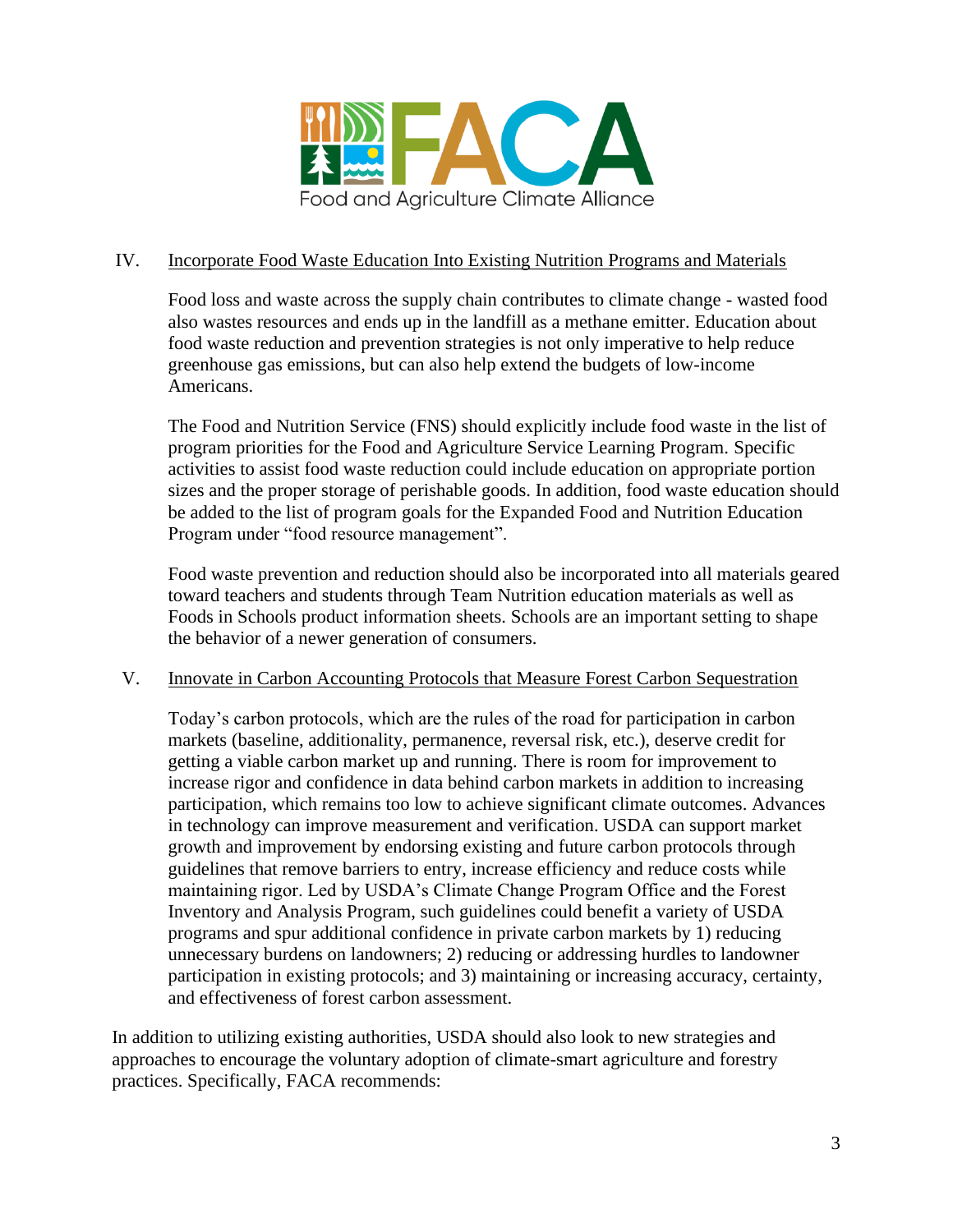

## I. Streamline NRCS Conservation Practice Approvals

Most of the FACA policy working groups have identified the lag in conservation practice approvals as a barrier for farmers and ranchers to innovate and adopt the latest systems and technologies. NRCS should conduct a science-based, comprehensive review of existing conservation practice standards to evaluate their effectiveness on climate mitigation and resilience. As part of this process, NRCS should consult with additional USDA agencies, including the U.S. Forest Service. NRCS should establish a process for proactively investigating and implementing new conservation practices and technologies and including those in the suite of conservation practices available to producers. This is the opposite of the current approach. Currently, producers and stakeholders must petition through the local, state and then national level for a practice to gain interim status. NRCS then studies the practice for a minimum of three years before determining its validity. This bottom up approach is slow and bureaucratic.

In addition, NRCS must recognize feed and nutrition management as a critical tool to reducing agricultural emissions. Row crop producers can receive assistance for conservation planning on their farms to address climate and resource concerns, but there is no assistance for farmers and ranchers working to reduce emissions from their animals. NRCS should establish conservation practices to reflect feed management, genetics and nutrition planning.

NRCS should also explore the use of modern precision agriculture equipment as an important conservation tool. Quantifiable climate benefits are achieved through the adoption of modern precision agricultural tools, such as auto-guidance, section control, variable rate, telematics/analytics and precision irrigation. Measurable benefits include reduced fuel use, more efficient use of cultivated lands and optimization of inputs and water. Properly accounting for these climate benefits would give producers additional incentives to adopt precision agricultural tools.

A streamlined conservation practice approval process that better keeps up with changing technology will free up additional conservation program funds in a timely manner.

#### II. Improve and Expand NRCS Technical Assistance

Technical assistance is critical to assist farmers, ranchers and forest owners with planning and implementing conservation practices. FACA supports a conservation technical initiative focused on increasing climate resilience and reducing net greenhouse gas emissions. USDA should recruit and train additional NRCS professionals and technical service providers (TSP) needed to provide on-the-ground support to producers seeking to proactively manage and implement climate-smart practices and technologies. For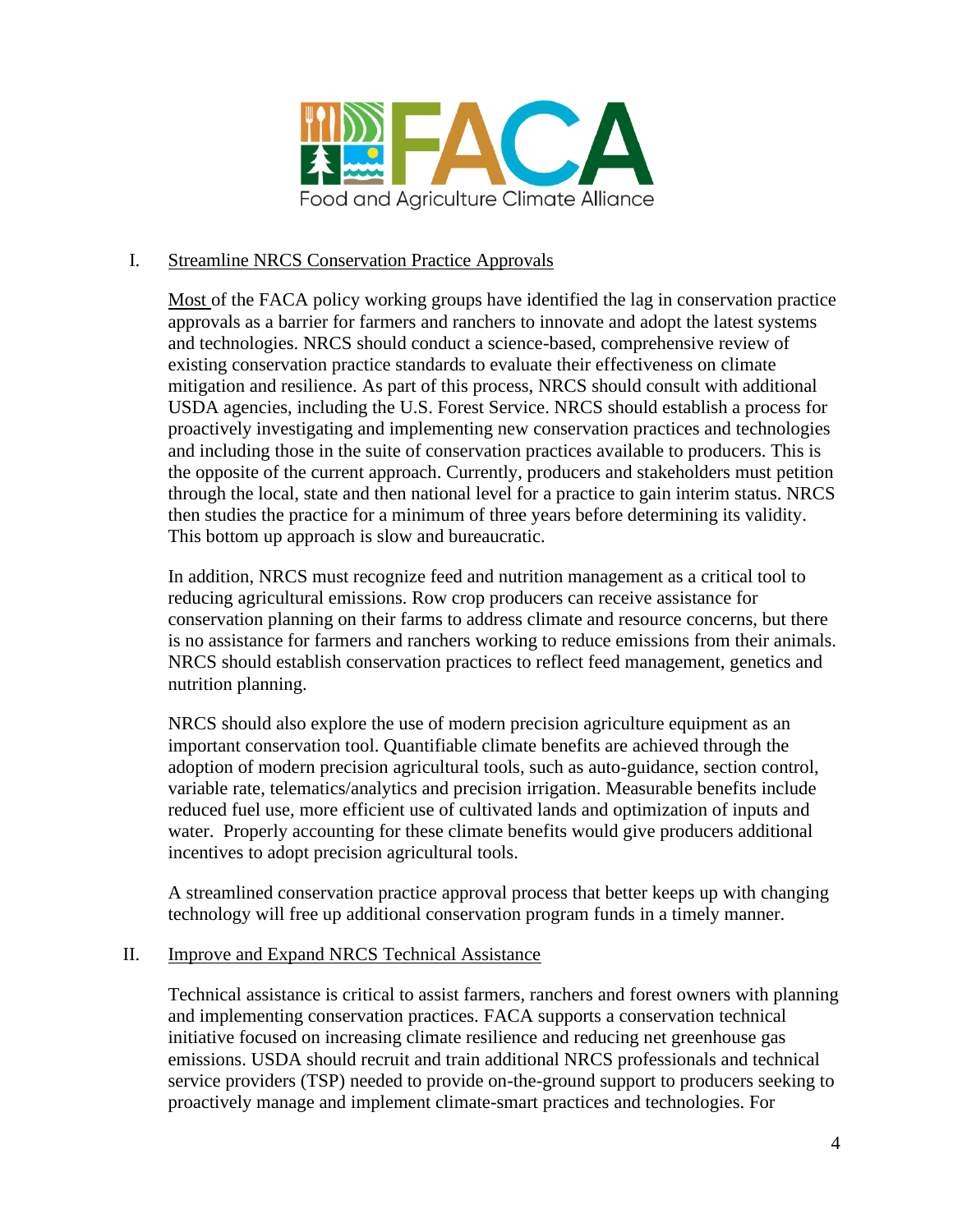

example, to better scale manure management technologies, more support is needed to install and operate anaerobic digesters, covers with flares and solid separators.

## III. Provide a Science-Based Regulatory Pathway to Streamline Animal Biotechnology Approvals

Improved animal genetics is a critical tool as livestock producers work to adapt to a changing climate. Ensuring a risk- and science-based approval process for animal biotechnology products will help farmers and ranchers better insulate themselves and food production from the risks of climate change, and contribute to GHG reductions as well. Improvements in animal genetics to produce more meat or milk could allow for a reduction in the total number of animals in production, thus reducing the aggregate environmental impact. The use of technologies, such as gene editing, could enable such improvements to be made quickly.

# IV. Move the AgStar Program to USDA

FACA recommends the AgStar program be moved from the U.S. Environmental Protection Agency (EPA) to USDA. Many farmers and ranchers already participate in other USDA programs and we believe that this shift will encourage increased participation in AgStar, resulting in increased access to technical assistance for producers evaluating the feasibility of a methane digester.

#### V. Fund "Carbon Bank" Pilot Programs Using the CCC

FACA supports climate-related pilot programs utilizing the Commodity Credit Corporation (CCC) Charter Act. Any funding for activities out of the CCC should not jeopardize the funding of the core Farm Bill programs that farmers rely upon. FACA offers specific guidance on such pilot programs later in this document on pages 8-10.

#### VI. Climate Advantageous Inputs

Plant protectants in combination with tillage management and other conservation practices will be necessary to meet productivity, carbon sequestration and reduced greenhouse gas emissions goals. FACA supports continued innovations in crop and forestry protection that reduce non-target impacts, improve crop and forest productivity, and maximize the benefits toward meeting climate objectives. We support a strong, science-based risk/benefit regulatory system that ensures access to safe and effective tools while also promoting biodiversity on the landscape.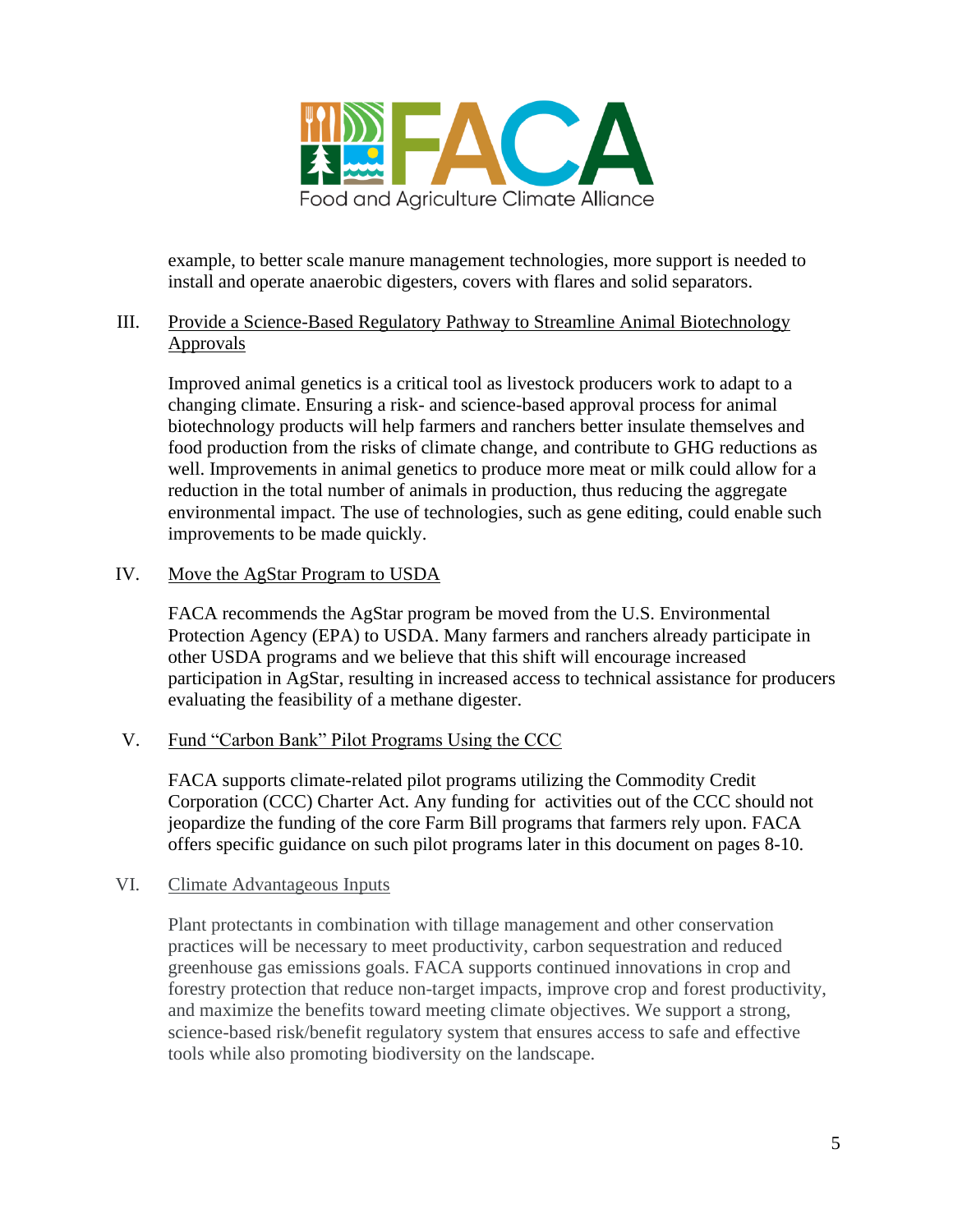

*B. How can partners and stakeholders, including State, local and Tribal governments and the private sector, work with USDA in advancing climate-smart agricultural and forestry practices?* 

## I. Reimagine Extension

Farmers, ranchers and forest owners are increasingly looking to private sector, state, academic and other on-the-ground organizations for information on new practices and methods that help them adapt, mitigate and become more resilient to climate change.

The Cooperative Extension network would benefit from partnering with these trusted advisors to maximize reach and enhance program delivery. As such, we recommend that USDA better integrate private sector partners, such as agricultural retailers, cooperatives, seed and feed companies, with Extension services to help train, demonstrate and disseminate information on new, climate-smart practices and programs. Examples of work by private sector partners and Extension could include hosting field days and educational seminars.

## II. Streamline Technical Service Provider Certification

Technical assistance from trusted partners and on-the-ground support is critical to help farmers, ranchers and forest owners overcome administrative barriers that impede the adoption of climate-smart practices. FACA recognizes the staffing and resources challenges facing the Natural Resource Conservation Service, which is why we support a streamlined process for Technical Service Provider (TSP) certification. TSPs expand the availability of technical experts that can work with producers and landowners on conservation planning and implementation. Specifically, USDA should streamline certified crop advisers' ability to become TSPs.

# III. Public-Private Partnership Focused on Food Loss and Waste Education

USDA can help educate consumers on food loss and waste prevention strategies. The public has become better educated on the issue over the past five years, but ongoing efforts tend to focus more on awareness and less on solutions. A joint effort between USDA and the business community could change this focus toward addressing the issue in concrete ways that can be measured and reported more easily. Modeled after the Partnership for Food Safety Education, this new effort would include consumer-facing outreach and could also serve an important secondary function of helping to educate the public on how food is produced. New efforts can build on existing ones, such as the ongoing Ad Council campaign on food waste and EPA's "Food: Too Good to Waste" effort.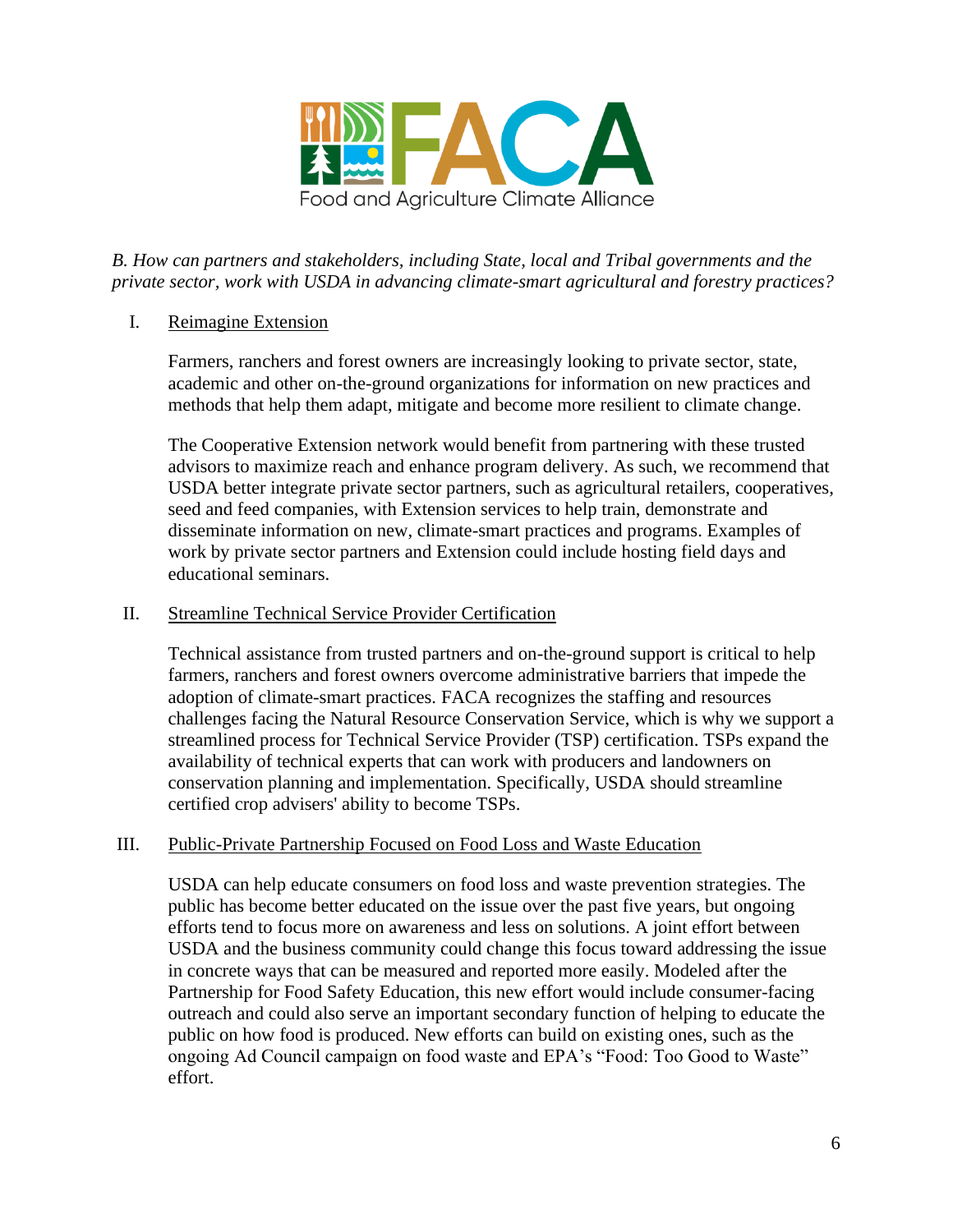

# IV. Partner With State Departments of Agriculture

FACA urges USDA to partner with state departments of agriculture on new programs and initiatives. State departments of agriculture are uniquely positioned as co-regulators with responsibilities for conservation, environmental protection and the promotion of economic sustainability of farmers, forest owners and ranchers. In this role, as coregulators, state departments of agriculture welcome the opportunity to partner with federal agencies to share current best practices in climate resiliency and work together to expand voluntary, incentive-based climate smart agricultural and forestry programs. State departments of agriculture recognize the opportunities and support climate smart agricultural and forestry practices that reduce greenhouse gas emissions, capture carbon from the atmosphere and store it in forests and in the soil; and strategies to protect land, crops, and livestock from changing climate conditions and are committed to their further development.

# *C. How can USDA help support emerging markets for carbon and greenhouse gases where agriculture and forestry can supply carbon benefits?*

Farmers, ranchers, and forest owners must be at the table and active participants in conversations on policies and programs that affect them and their operations. FACA has called for voluntary policies that achieve the highest number of appropriate climate-smart practices on the highest number of acres in order to sequester carbon and reduce other greenhouse gas emissions. A USDA Carbon Bank could be one such mechanism for achieving this objective. FACA offers the following recommendations for objectives and goals for these efforts, and potential areas of focus for pilot or other projects.

#### Objectives and Goals

The Carbon Bank should work to scale voluntary adoption of climate-smart agricultural and forestry practices to promote resiliency and climate change mitigation across public and private, natural and working lands.

In the long term, USDA should create a foundation for the Carbon Bank that gains bipartisan Congressional support and leverages private investment for agricultural and forest land-based carbon sequestration and greenhouse gas emission reductions. The Carbon Bank should invest in approaches that reduce barriers to participation by farmers, ranchers, and forest owners in carbon credit trading programs, and provide confidence in the practices and verification of sequestration and reduction activities. The Carbon Bank should avoid undermining carbon markets.

A USDA Carbon Bank should seek to advance the following objectives: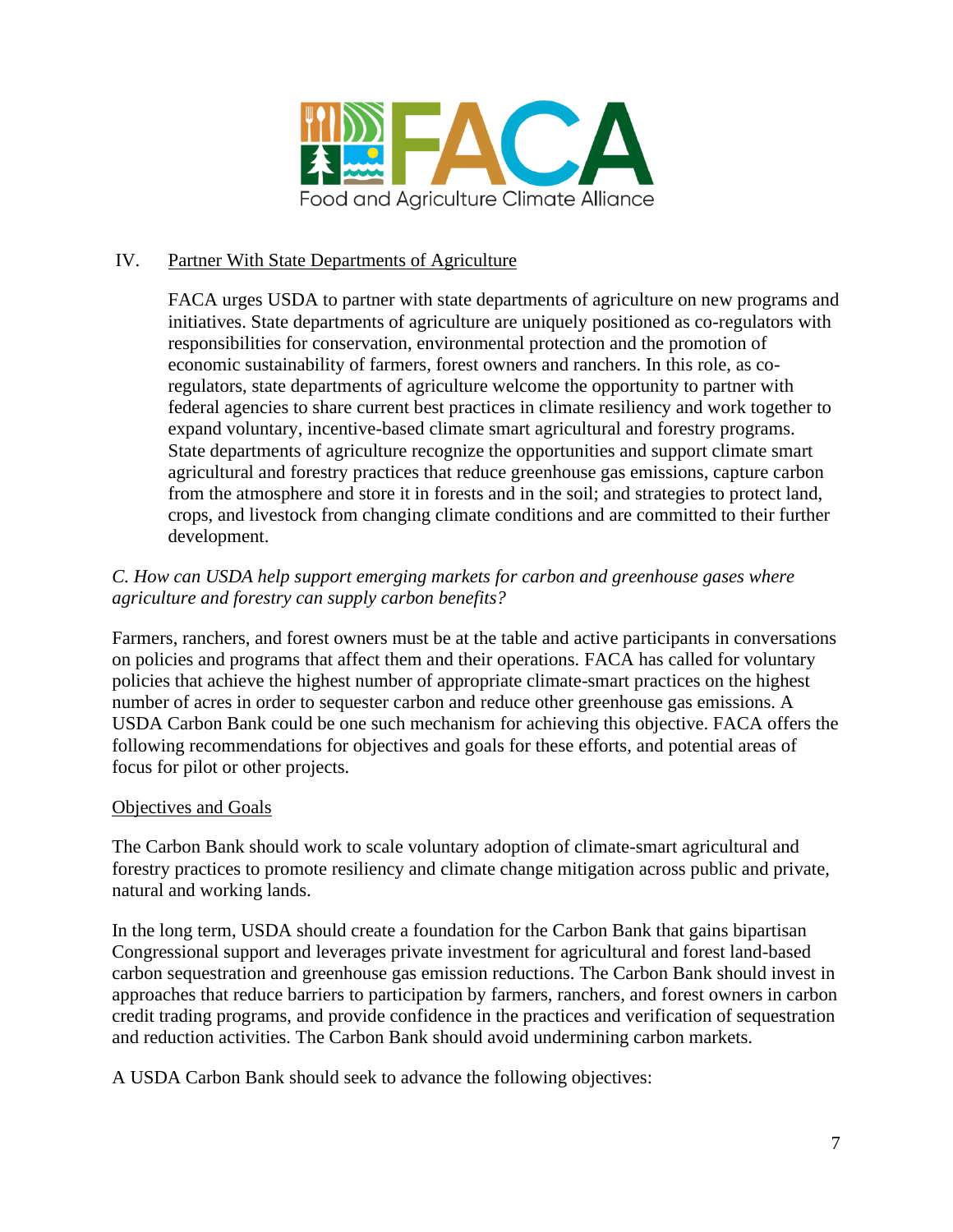

- 1. Maintain the confidence of farmers, ranchers, forest owners, and carbon credit purchasers in the value of climate-smart agricultural and forestry practices across the diversity of agricultural and forest production types, regions, and sizes.
- 2. Ensure opportunities for participation in the Carbon Bank by all interested farmers, ranchers, and forest owners.
- 3. Encourage coordination, cooperation, and consistency across federal agencies and departments, and with states, public research institutions, and other stakeholders.

# Pilot Project Areas of Focus

USDA should act quickly to establish pilot projects that address key issues and barriers that farmers, ranchers, and forest owners are facing as they implement methods to sequester carbon, reduce emissions, and increase the resiliency of their land—efforts and information that can also be used by carbon markets as they develop.

Pilot projects should be prioritized to build out the needed critical climate infrastructure to ensure participation for all producers and landowners. Existing carbon markets may not provide as many opportunities to all farmers, growers, ranchers, and forest owners due to regional differences, crop and production types, total acreage under crop production, farm and forest size, and other factors.

Potential areas of focus for pilot projects:

- I. Develop, improve, and scale critical climate infrastructure and climate-smart practices.
	- A. Deploy critical climate infrastructure that includes soil health and livestock management systems, carbon and carbon-equivalent data gathering and analytical tools, access to improved genetics, nursery and seedling production capacity development, cover crop seed production, and others.
	- B. Deploy climate-smart agricultural practices that include reduction, direct capture, or sequestration efforts through improved energy efficiency, increased supply chain efficiency, enhanced manure management, the use of new technologies such as feed additives and improved genetics, and other livestock, soil, crop and forest management practices.
- II. Encourage the wide-spread adoption of climate-smart practices and critical climate infrastructure.
	- A. Facilitate short- and long-term financial and technical support for farmers, ranchers, and forest owners adopting climate smart practices and critical climate infrastructure.
	- B. Support and promote projects with important climate benefits not well suited to a carbon market.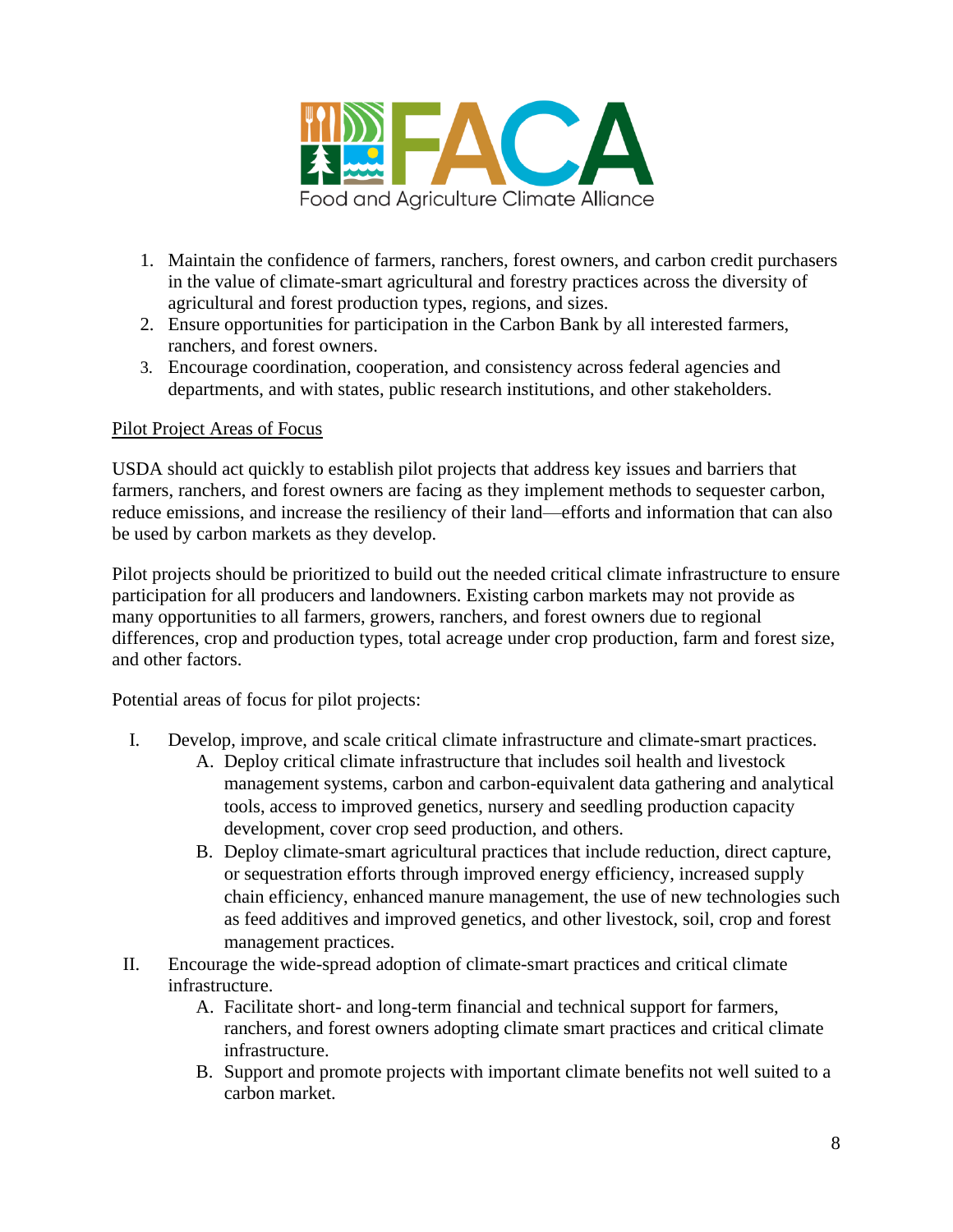

- C. Reduce producer risk, disincentives, and barriers to engaging in climate smart agricultural and forestry practices.
- D. Ensure producers have information on the benefits of climate-smart practices, as well as information and assistance on the adoption of climate-smart practices.
- III. Establish carbon accounting criteria and standards.
	- A. Develop consistent and credible criteria for permanence, reversal risks, additionality, uncertainty and project aggregation. Use these criteria to account for the carbon impacts of climate-smart agricultural and forestry practices and project types, set minimum standards to provide needed benchmarking of protocols, and embed flexible mechanisms to update standards over time as better approaches become widely available.
	- B. Use the best available science to foster innovation in programs and protocols to scale landowner and producer participation in carbon bank projects and broader carbon markets and programs. This can be accomplished by setting parameters to maintain rigor in carbon outcomes while reducing unnecessary burdens on landowners and producers. Ensure periodic reviews and updates to the minimum standards.
	- C. Make aggregate data from Carbon Bank and other USDA and federal agricultural carbon sequestration and emissions reductions programs centrally located and publicly available while maintaining high protections for producer privacy.
- IV. Engage with and provide opportunities for minority, socially disadvantaged, and small farmers.
	- A. Provide targeted technical support, land ownership and legal support, aggregation mechanisms, and assistance for overcoming other barriers to participation faced by small, minority, traditionally underserved farmers, ranchers, and forest owners.

*D. What data, tools, and research are needed for USDA to effectively carry out climate-smart agriculture and forestry strategies?*

I. Build Out a National, On-Farm Soil Monitoring Network

FACA supports the build out of a national, on-farm soil monitoring network to track a number of soil health and resource indicators over time, including soil carbon sequestration. FACA recommends building the network to 5,000-7,000 Natural Resource Inventory (NRI) sites across the U.S. These sites would be tested on a rotating, interval basis to provide an ongoing, statistically relevant data stream that could be used to inform carbon modeling and farm-planning tools such as the Carbon Management Evaluation Tool (COMET). We understand that the Natural Resources Conservation Service entered into an agreement with Colorado State University to pilot this network, but full buildout was ultimately suspended.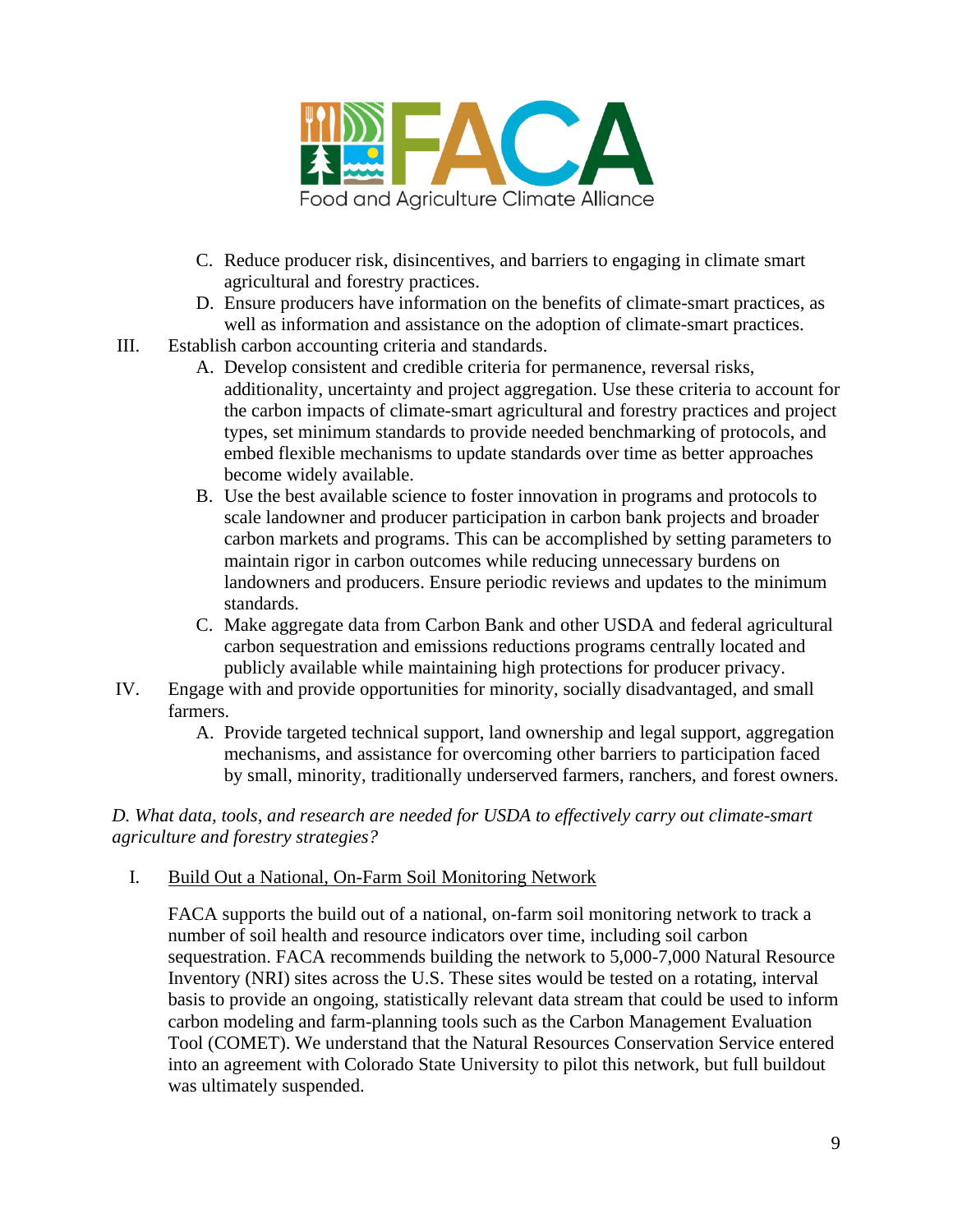

## II. Utilize Updated Technologies for Forest Inventories and Verification

FACA supports the use of technologies that reduce costs and make it easier to measure and monitor forest carbon, especially for forest inventories and verification. The Forest Inventory and Analysis (FIA) program should utilize these technologies, building upon current program work on satellite and remote sensing research. As previously mentioned, FACA has advocated for increased funding for the FIA program through the fiscal year (FY) 2022 appropriations process.

## III. Improvements to the COMET Tool

USDA should update the Carbon Management Evaluation Tool (COMET tool) to improve systems integration with existing data sources and models and make other improvements such as capabilities on a smartphone or app format.

#### IV. USDA Research Trials

The Agricultural Research Service (ARS), Agricultural Experiment Stations (1862s), and Agricultural Research Programs (1890s) at land grant universities have a vast network of on-farm research, soil test facilities, research laboratories, scientists and technicians that can be leveraged to provide critical answers to research questions around regional and crop- and livestock-specific measures to adapt, mitigate and become more resilient to climate change. ARS, in coordination with the Experiment Stations, Agricultural Research Programs, and the private sector, could help create universal standards for measurement protocols.

#### V. Better Utilization of and Linkage with the Climate Hubs

USDA should ensure cross-regional collaboration between the hubs and within the agencies conducting climate research including: the Natural Resources Conservation Service, Farm Service Agency, Agricultural Research Service, Risk Management Agency, National Institute of Food and Agriculture (research and Extension), Economic Research Service, National Agricultural Statistics Service and U.S. Forest Service.

In addition, USDA should add an emphasis throughout the regions or establish a new hub or subhub focused on feed and manure management. Pasture and grazing is currently included.

We also support the creation of a new field experiment network through the hubs to evaluate and further develop region-specific best management practices for soil carbon sequestration and net greenhouse gas reduction in the agriculture and forestry sectors. This research should be jointly conducted by USDA and land-grant universities.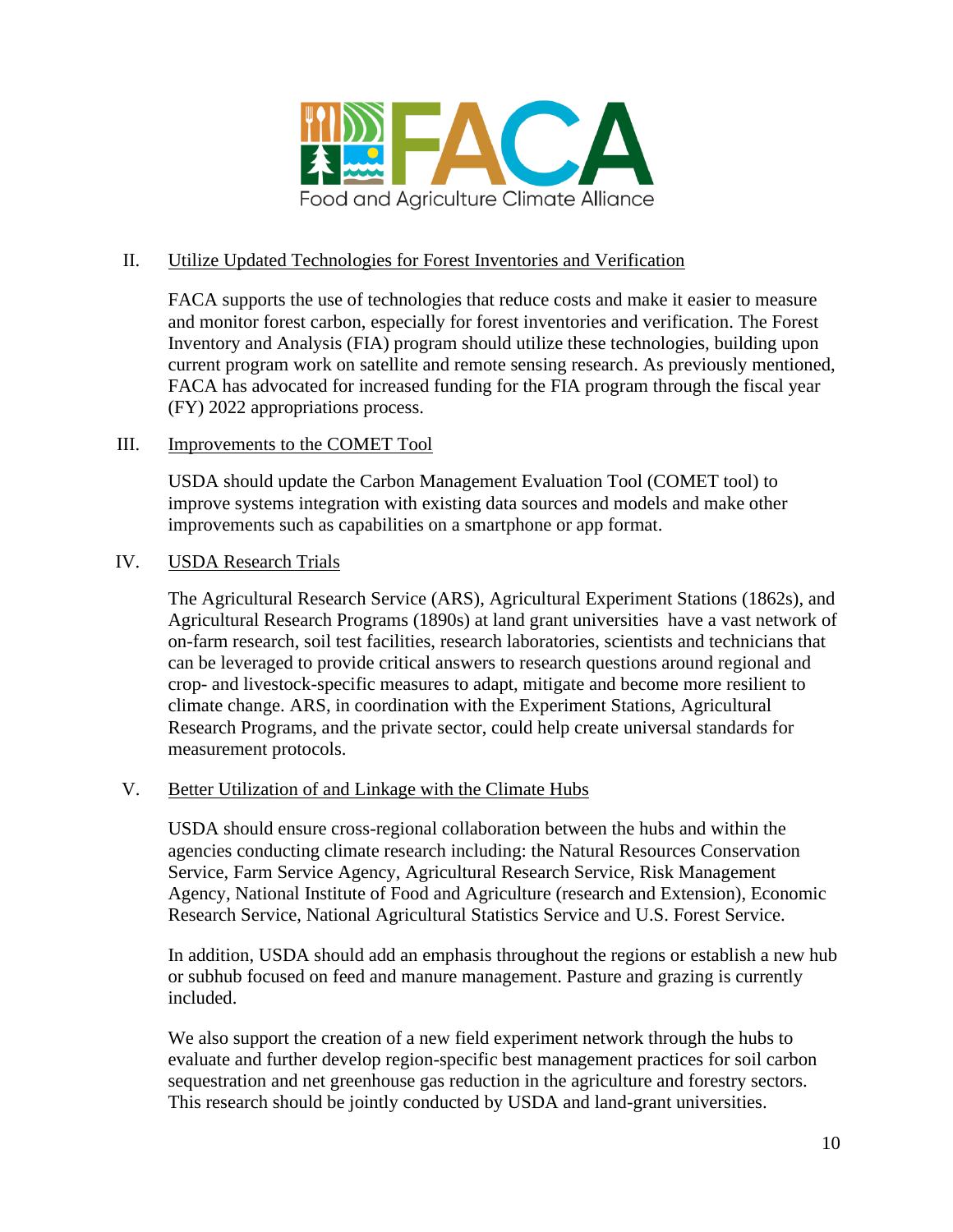

Lastly, we support formally linking both Extension and the Forest Inventory and Analysis Program with the Climate Hubs to better connect farmers, ranchers, forest owners and on-the-ground decision-makers to climate science that will assist in planning and application.

## VI. Public-Sector Genetics Research

To mitigate the effects of climate change, ensure climate resiliency, and continue to achieve environmental gains, public-sector research should support farmers', ranchers', and forest owners' access to improved genetics developed using a range of breeding methods, including gene editing, genomic enabled predictive breeding, and genetic engineering.

#### VII. Pasture/Grazing Analysis

Improved pasture and grazing management has the potential to play a substantial role in terrestrial carbon sequestration. More needs to be done to develop protocols and to deploy prescribed pasture and grazing practices to reduce emissions.

NRCS, in coordination with the research agencies, should identify regions and practices with the greatest potential for carbon sequestration, methane and nitrous oxide emissions reduction, and should support research, development and widespread use of decisionsupport tools for climate and land stewardship outcomes. In addition, NRCS state office priorities should support technical assistance to grazing land managers in high-priority regions (developed in coordination with the National Grazing Lands Coalition).

FACA also supports research and development efforts to improve enteric fermentation/forage intake estimation models.

#### VIII. Research Infrastructure Upgrades

FACA believes it is critical to invest in climate research and development by providing land grant universities funding to upgrade their research infrastructure, including brickand-mortar facilities and computing capabilities and networks. This will position the U.S. agricultural and forestry sectors to lead on developing climate innovations that provide new economic opportunities for farmers, ranchers, and landowners.

## *E. How can USDA encourage the voluntary adoption of climate-smart agricultural and forestry practices in an efficient way, where the benefits accrue to producers?*

Broadly speaking, USDA climate policies must be developed with all of agriculture and forestry in mind, regardless of size, geographic region or commodity. There is no one-size-fits-all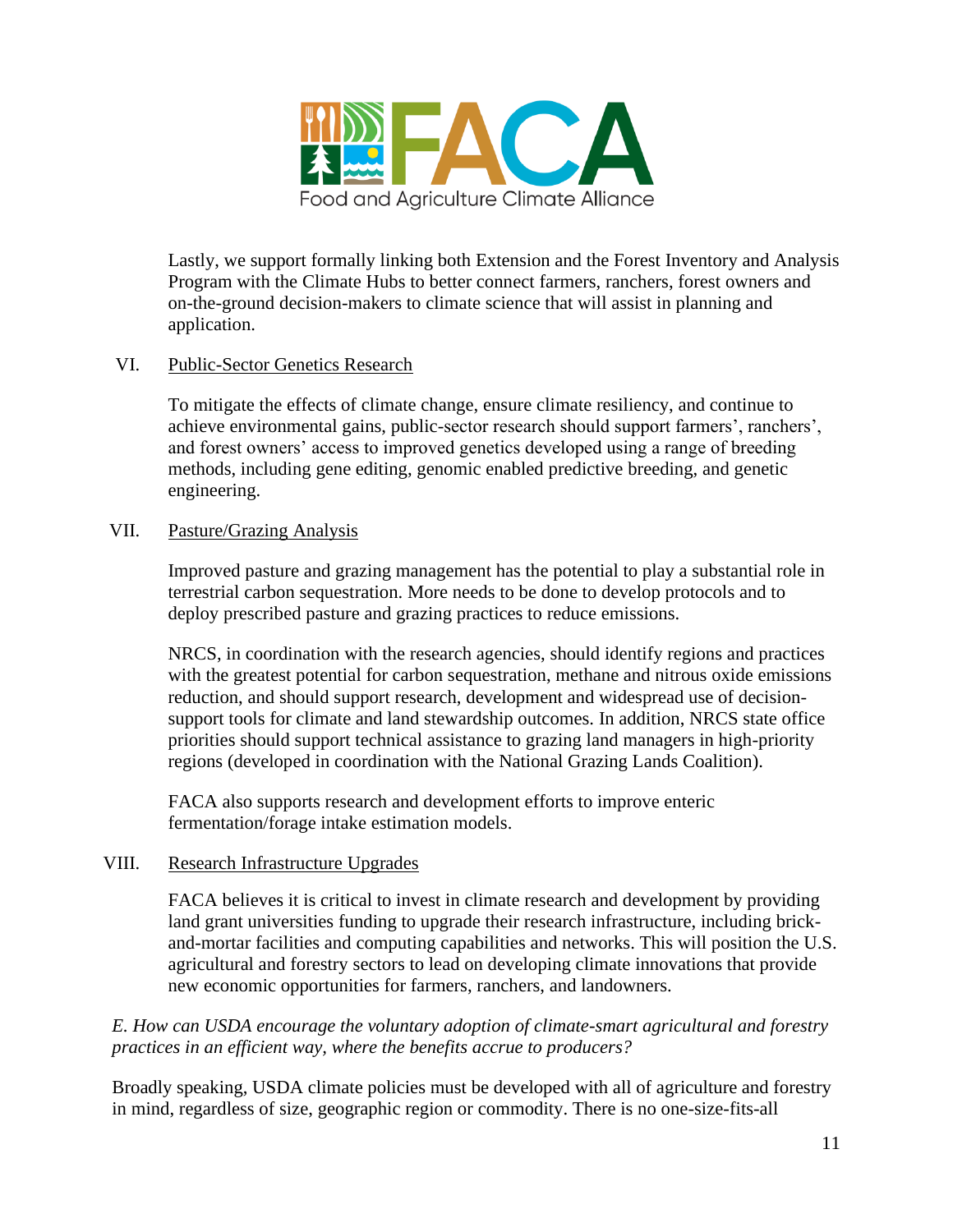

solution. Instead, solutions must be flexible to accommodate the diversified needs of our industries.

USDA climate policies must also balance maximizing profitability of farmers, ranchers and forest owners along with environmental outcomes. Since day one, FACA members have aligned around producer- and landowner-led, incentive-based policies that provide our industries with the tools needed to combat the effects of climate change, promote resilience and drive sustainability throughout the supply chain.

# **2. Biofuels, Wood and Other Bioproducts, and Renewable Energy Questions**

*A. How should USDA utilize programs, funding and financing capacities, and other authorities to encourage greater use of biofuels for transportation, sustainable bioproducts (including wood products), and renewable energy?*

# I. Biofuels

Biofuels have a role to play as we work together to reduce the GHG footprint of the U.S. transportation sector. Agricultural best practices and production methods have the potential to reduce the life cycle emissions of biofuels. Comprehensive approaches to reducing emissions should recognize the relative benefits of biofuels based on their full life cycle emissions and encourage continual improvements in biofuel carbon intensity to ensure increasing benefits over time. Looking forward, renewable fuel and/or bioenergy policy should be market-based and provide clear, simple and consistent eligibility criteria across all feedstocks.

FACA encourages the Environmental Protection Agency to update its modeling on the lifecycle emissions of transportation fuels. The modeling should be updated to reflect technological advances in the U.S. biofuels industry and data on current agriculture production practices to more accurately measure the carbon intensity of biofuels, such as the consistent updates to the Department of Energy's Argonne National Lab Greenhouse gases, Regulated Emissions, and Energy use in Transportation (GREET) model. USDA possesses practical knowledge and expertise on biofuels and innovative farming techniques and, thus, should be consulted throughout the assessment process. FACA supports the use of the best available and latest science.

In addition, USDA currently supports agricultural renewable energy infrastructure projects through its Higher Blends Infrastructure Incentive Program (HBIIP). FACA encourages building upon this program to support projects that connect agricultural renewable energy sources to distribution. Consistent and increased funding will provide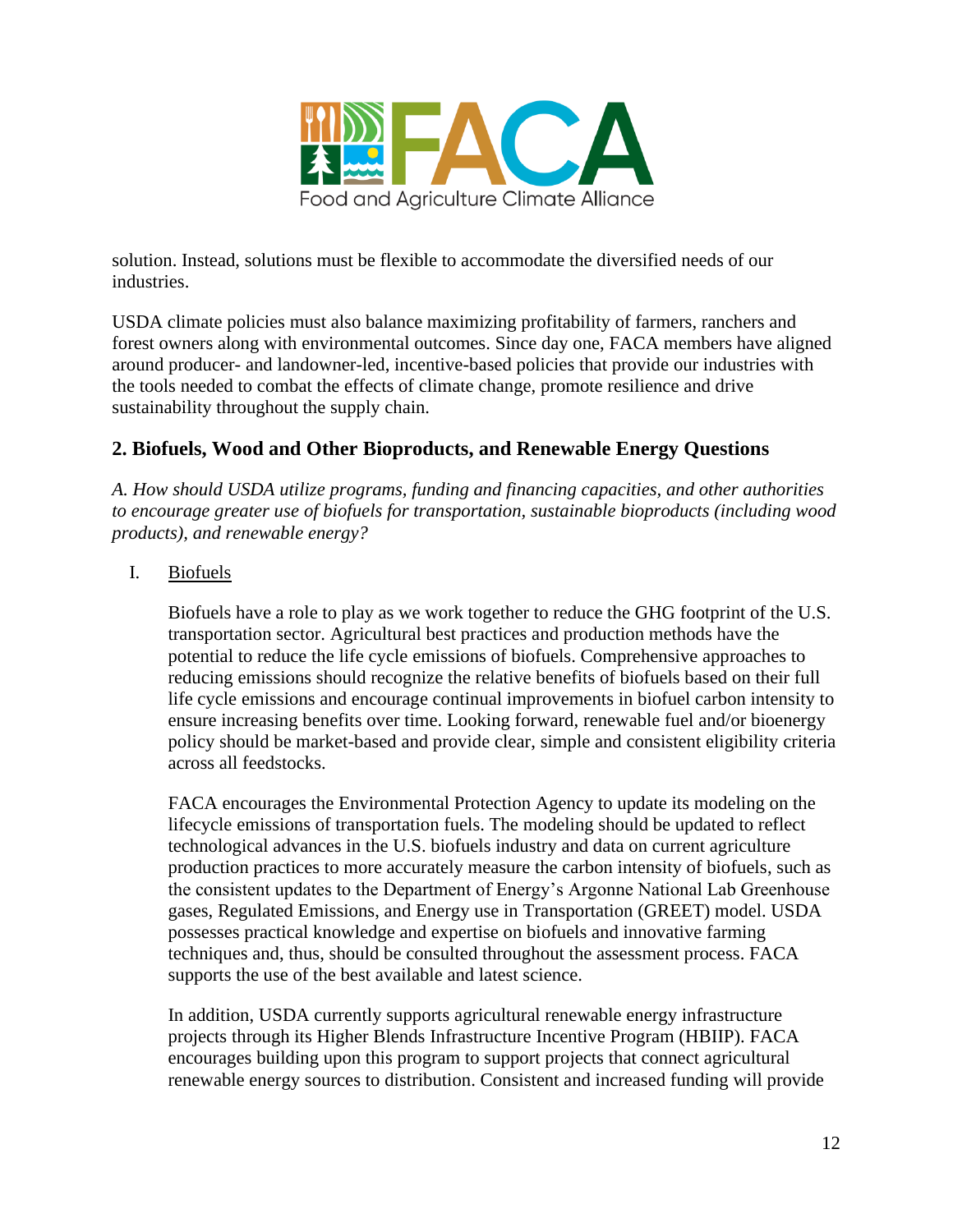

businesses with the certainty they need to invest in infrastructure that will expand access to agricultural renewable energy with a lower carbon intensity.

## II. Wood Products

FACA recognizes the importance of low carbon building materials and, through a variety of U.S. Forest Service programs, seeks to strengthen the science regarding the role of wood in a low carbon economy.

Specifically, FACA recommends that the Wood Innovation Grants program be expanded to include technology transfer and projects that address technical and educational barriers to scaling adoption in wood building design and construction. Similarly, the Forest Products Laboratory should also look at wood use technology transfer, market research/demonstration and continue its life cycle analysis work. The Forest Inventory and Analysis Program should also focus data collection and analysis on the climate benefits of forest management in collaboration with the National Association of University Forest Resources Programs and other partners. Recognizing the U.S. Forest Service's limited resources, FACA has supported increased funding for all three programs through the FY22 appropriations process.

Combined, this broad research initiative would strengthen the science surrounding wood carbon storage. The use of low carbon building materials not only reduces the carbon footprint of the built environment but also supports strong forest products markets, which enable private forest owners to invest further in sustainable forest management that enhances forest carbon sequestration, water quality and wildlife habitat.

In addition, to unlock the potential of low-carbon building materials like wood, USDA should revise the agency's procurement policy and Green Building Manual to incorporate the goal of reducing the carbon footprint (including embodied and embedded carbon) by 20% for new, renovated, and rebuilt buildings and prioritize use of building materials that reduce embodied carbon emissions and provide carbon storage. This aligns with the first plank of the Biden-Harris Administration's Climate Innovation Working Group, whic[h](https://www.whitehouse.gov/briefing-room/statements-releases/2021/02/11/biden-harris-administration-launches-american-innovation-effort-to-create-jobs-and-tackle-the-climate-crisis/) [calls for](https://www.whitehouse.gov/briefing-room/statements-releases/2021/02/11/biden-harris-administration-launches-american-innovation-effort-to-create-jobs-and-tackle-the-climate-crisis/) "zero net carbon buildings at zero net cost, including carbon-neutral construction materials."

# *B. How can incorporating climate-smart agriculture and forestry into biofuel and bioproducts feedstock production systems support rural economies and green jobs?*

The U.S. biofuels industry supports nearly 300,000 green jobs across the agricultural supply chain – from farmers to plant workers. Working forests and forestry-related businesses support 2.5 million jobs, \$288 billion in sales and manufacturing, and \$109 billion in payroll.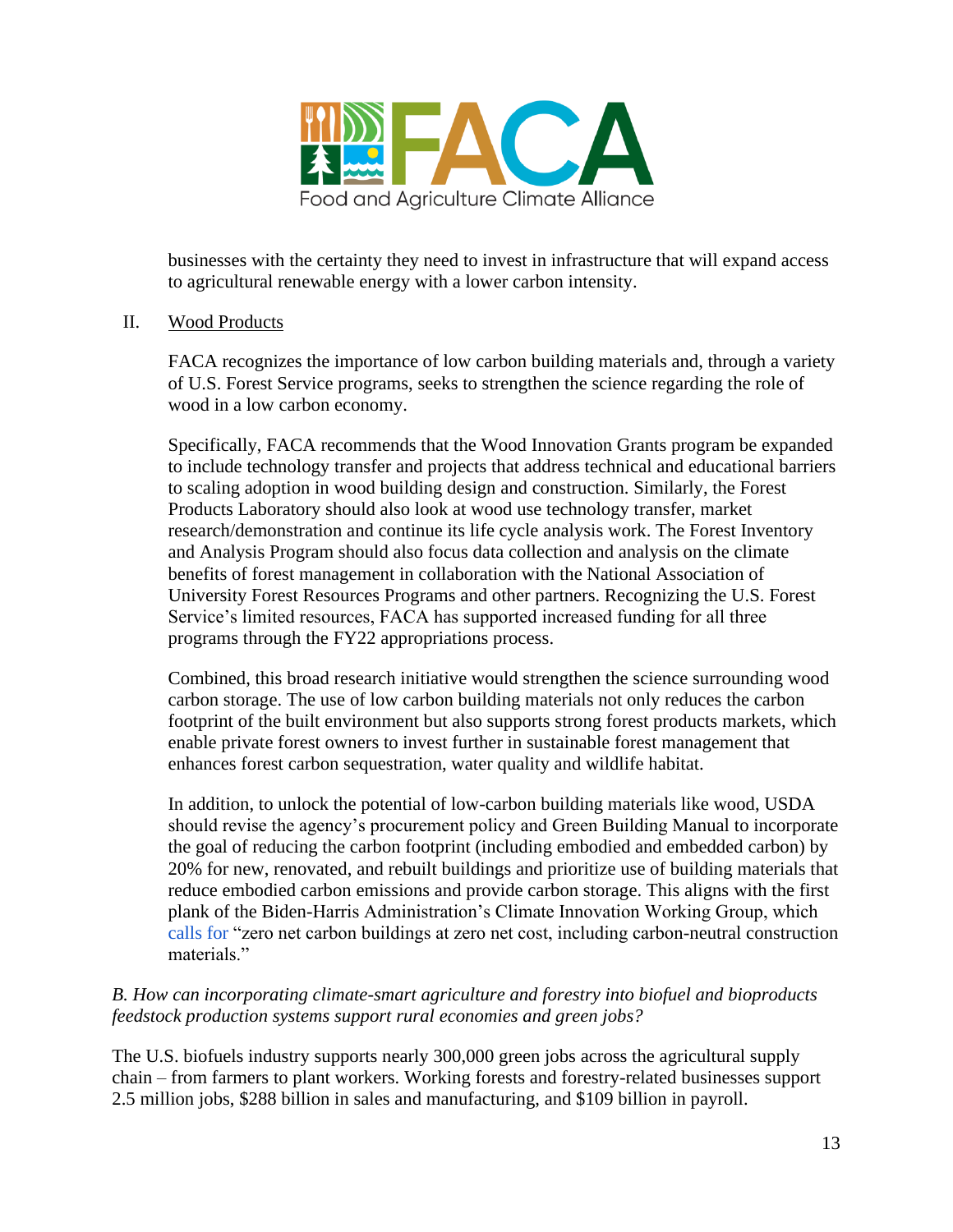

*C. How can USDA support adoption and production of other renewable energy technologies in rural America, such as renewable natural gas from livestock, biomass power, solar, and wind?*

I. Enhance Rural Energy for America Program Participation

To further enhance participation in the Rural Energy for America Program (REAP), Rural Development should coordinate with the Natural Resources Conservation Service to develop an application that is streamlined and less burdensome for farmers to navigate. Applications and additional information should also be readily available in Farm Service Agency field offices.

II. Conduct a National, On-Farm Energy Study

FACA is not aware of a recent study or report examining the status of on-farm energy initiatives. For that reason, we encourage the Department to conduct a comprehensive, nationwide study focusing on energy efficiency adoption, rural renewable energy production and biofuels deployment. The study should identify barriers to adoption and opportunities to increase on-farm energy efficiency and renewable energy use including but not limited to solar, wind, biomass, biofuels and biogas. This data collected should be considered as the Department looks to improve the delivery and efficacy of its energy programs.

III. Reestablish the Biogas Opportunities Working Group

We support reestablishing the interagency Biogas Opportunities Working Group, which should be led by USDA and include participation from the Department of Energy, Environmental Protection Agency, as well as livestock, dairy and nonprofit stakeholders. The working group should be directed to remove barriers to technology adoption, identify funding opportunities sources, integrate renewable natural gas into a clean energy strategy and work with the AgStar Program to enhance technical assistance.

# **3. Addressing Catastrophic Wildfire Questions**

Severe wildfire is a reality that America must address. While fires are a natural and important part of many forest ecosystems in the United States, severe wildfire is caused by a set of complicated and compounding factors – including dry weather cycles exacerbated by the effects of climate change, decades of fire exclusion and fuel buildup in many forests, and lack of adequate resources to realistically address wildfire risk.

This country needs to take action across all forest ownership types. In particular, policy should focus on the following areas: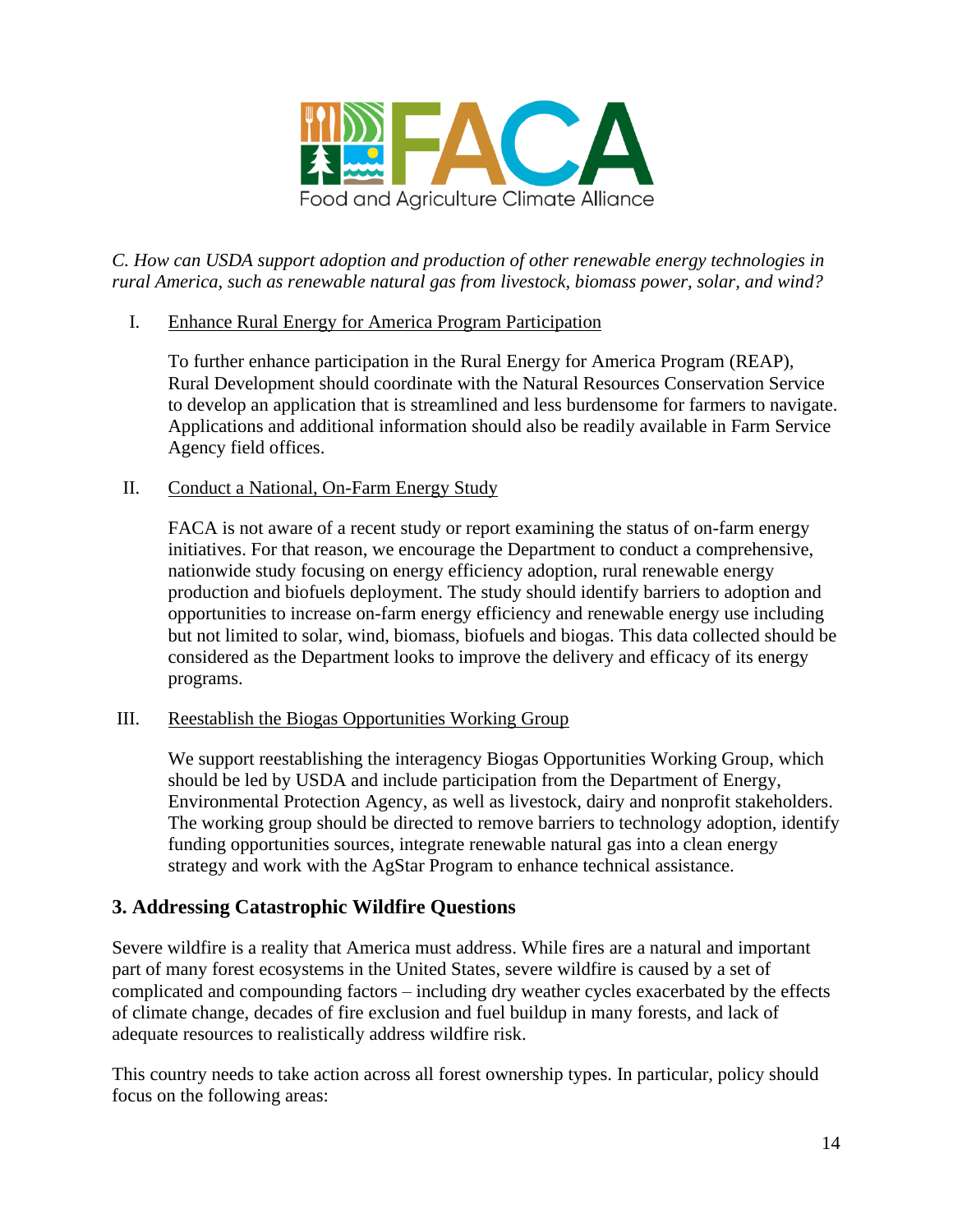

- I. Wildfires are a natural part of many forest and rangeland ecosystems but have gotten more severe and frequent as a result of multiple factors that include changing land-use patterns, the role of human-ignited fires, decades of fire suppression in the U.S., and the effects of climate change, leading to catastrophic events in the western United States.
- II. These catastrophic events have a multitude of impacts, harming areas vital for rural livelihoods, rural economies, and environmental considerations like water production, habitat, carbon storage and sequestration and many other ecosystem services.
- III. Great work is being done to address wildfires through collaboration, including restoring landscapes to mitigate and adapt to climate, with Indigenous communities, and basing our practices on sound science. Particular attention is needed to further spur forestry. grazing and community actions that restore forest, grassland and rangeland health and resilience to fire, and to help reforest vast areas that have been harmed and need help in these climate-stressed environments. USDA and its state, local and Tribal government partners should also take into account the impacts on rural communities affected by these wildfires, including considering making grants available to replace damaged farm and forestry equipment and fencing lost to wildfires to ensure agriculture and forestry can recover as quickly as possible.
- IV. Policies should recognize that wildfires do not respect boundaries, so all forest and rangeland stakeholders across ownership types (federal, state, private, tribal, etc.) as well as the environmental and conservation communities, and land-use communities – including grazing permittees – should be at the table to craft solutions.
- V. There is a need for research on the food safety consequences of the presence of wildfire ash or residues of fire retardants in fresh produce. Research is also needed to understand the most effective ways to remove wildfire ash and fire retardant residues from fresh produce.

# **4. Environmental Justice and Disadvantaged Communities Questions**

FACA is committed to working with the federal government, and within our own memberships and networks, to support current and future farmers, ranchers, and forest owners of all genders, races, creeds, religions, sexual orientations, and backgrounds. USDA must commit to having a broad, diverse and inclusive stakeholder group actively participate in the climate policy decision making process. USDA programs and incentives should be structured inclusively, and designed to equitably distribute benefits and burdens of climate and agriculture policies.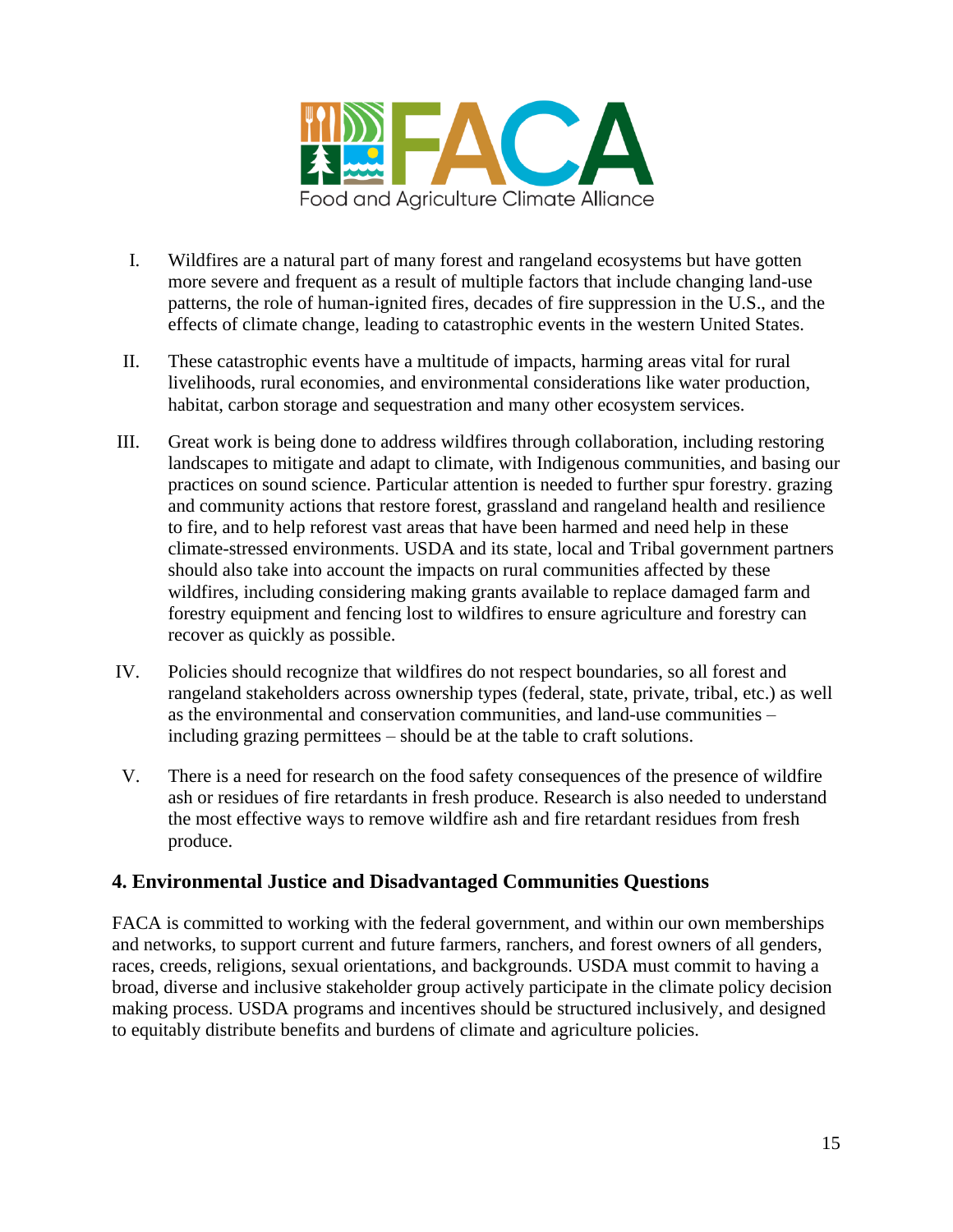

# **FACA Signatories**

## *Founders & Steering Committee*

American Farm Bureau Federation American Seed Trade Association American Sugar Alliance Association of Equipment Manufacturers Association of Public & Land Grant Universities Biotechnology Innovation Organization Crop Insurance and Reinsurance Bureau CropLife America Ducks Unlimited FMI – The Food Industry Association Environmental Defense Fund Farm Credit Council

# *General Members*

Agriculture & Applied Economics Association Agriculture Retailers Association American Biogas Council American Feed Industry Association American Mushroom Institute American Society of Animal Science American Association of Veterinary Medical Colleges Arizona Farm Bureau Federation Biological Products Industry Alliance California Farm Bureau Federation Center for Rural Affairs Colorado Farm Bureau Composite Panel Association Corn Refiners Association

National Alliance of Forest Owners National Association of State Departments of Agriculture National Cattlemen's Beef Association National Corn Growers Association National Cotton Council National Council of Farmer Cooperatives National Farmers Union National Milk Producers Federation The Federation of Southern Cooperatives The Nature Conservancy USA Rice

Farm Journal Foundation Florida Farm Bureau Federation Global Cold Chain Alliance Growth Energy Indiana Farm Bureau Iowa Farm Bureau Kentucky Farm Bureau Land Trust Alliance Michigan Farm Bureau Minnesota Farm Bureau National Association for the Advancement of Animal Science National Potato Council North American Meat Institute National Association of University Forest Resource Programs